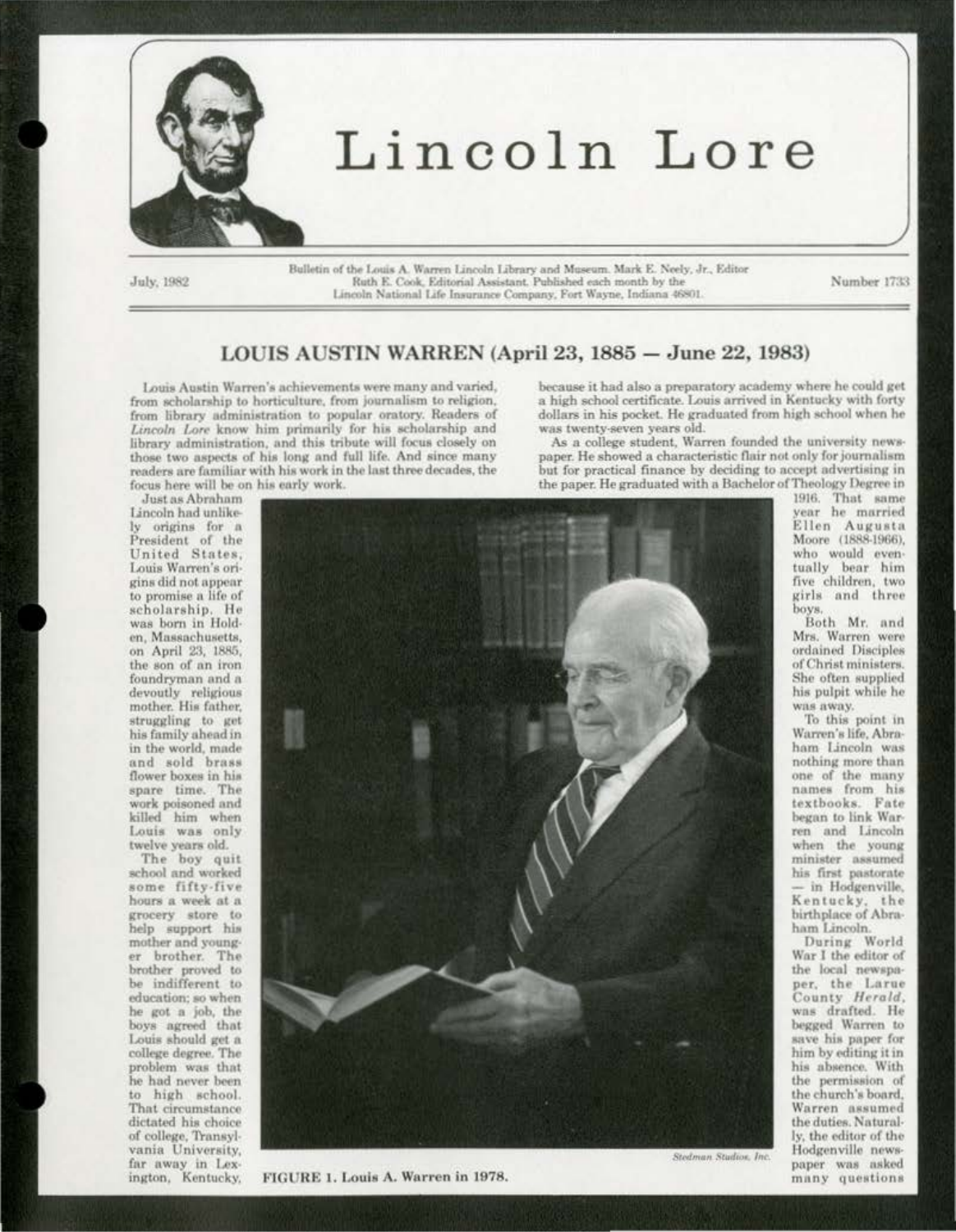about Abraham Lincoln, and Warren did not like the answers usually given them. He was a Massachusetts Republican. Ken· tucky. as historian Holman Hamilton so aptly put it, joined the Confederacy in 1865. Despite its being Lincoln's birthplace,<br>local residents regarded their most famous citizen with anything but reverence. Talk of "poor white trash" and even bastardy was common. Warren decided to see whether such tales<br>were true by looking for the public records in the local courthouse.

When Louis Warren stalked into that courthouse to set all those Southerners straight about Abraham Lincoln, he was helping to begin a small and a quiet revolution, for not many historians were getting their history from the sorts of docu· ments one finds in a courthouse - wills, deeds, surveys, and tax lists. As he began to find exciting things, numerous documents<br>mentioning Abraham Lincoln's closest relatives which had never before been uncovered. Warren felt a need to reach out to experienced writers for advice.<br>He began to write to William E. Barton, who was also a

clergyman with a keen interest in Lincoln. The following is typical of Barton's early replies:

The matter of the county records interests me . . . By all means gather this material. It is of great value. Whether it wiU pay to publish it. no one can tell in advance. It may be that your only reward wiU be the rendering of a service to future historians. On the other hand, you may find it will pay at least the cost of gathering. I would gladly have paid any<br>reasonable sum while my two books already published were under way for any added scrap of pertinent information.

My book "The Soul of Abraham Lincoln" sells and will sell well. "The Paternity of Lincoln'' I expect will pay expenses. I do not expect any adequate return for the enormous labor in it. But the material is there for all the future.

J believe you will have real satisfaction in gathering this material, and if I can be of help to you in its publication I



From the Louis A. Warren<br>Lincoln Library and Museum



*From the Louis A. Warren*<br>Lincoln Library and Museum

## FIGURE 3. Albert J. Beveridge.

shall be very glad.

You are so situated as to gather this, and it may be that no one else who can do it and appreciates the importance of it will be where he can render this service for many years to come

About two weeks later, Barton was telling the younger minister, "I do not suppose you are likely to gain any financial reward adequate for the labor that is involved in this work. Your reward will be the consciousness that you have added to the world's knowledge at the point of deep and permanent interest.'' Barton also thought Warren was "doing well not to say much about this work. It will be time enough to tell of it after you find just what material you have and determine what use you your· self may wish to make of it." But, of course, he was telling Barton aboul it..

In 1921, after Warren and Barton travelled around Kentucky<br>together a bit, Warren flatly refused to accept any financial aid from Barton in his quest of the Lincoln documents. "I hope it will not appear as selfish on my part, if I seem unwilling to divide the honor of these discoveries with others." Warren was beginning to see possible trouble on the horizon:

Your books have been of great value to me in my research work, as they must be to all who read them, and it is because<br>of this fact, and a real desire on my part to be of what assistance I may in your "Life of Lincoln", which I hope and believe wiU be the most authentic Lincoln Biography ever written, that I have been willing to turn over to you all the findings of my work here, without a single exception.

. In releasing the manuscripts to you I did so without any hesitancy whatever, as I have the utmost confidence that they will not be used in any public way whatever until the publication of my book. I feel also that you will not use these manuscripts as leaders to a further search on your own behalf in the territory in Kentucky which I am trying to cover, and<br>the fact that you are already writing your chapter on the "Lincoln's in Kentucky" would suggest that you had gathered your material on that subject.<br>Barton's reply was only moderately reassuring. The Kentucky

chapter was half finished, and he would duly credit Warren's work. However. Barton ''in 1919 .. , wrote a little book 'In Lin· coln's Kentucky.'" He "wrote it not with any idea that it was

FIGURE 2. William E. Barton at Knob Creek, Kentucky. Warren probably took the photograph.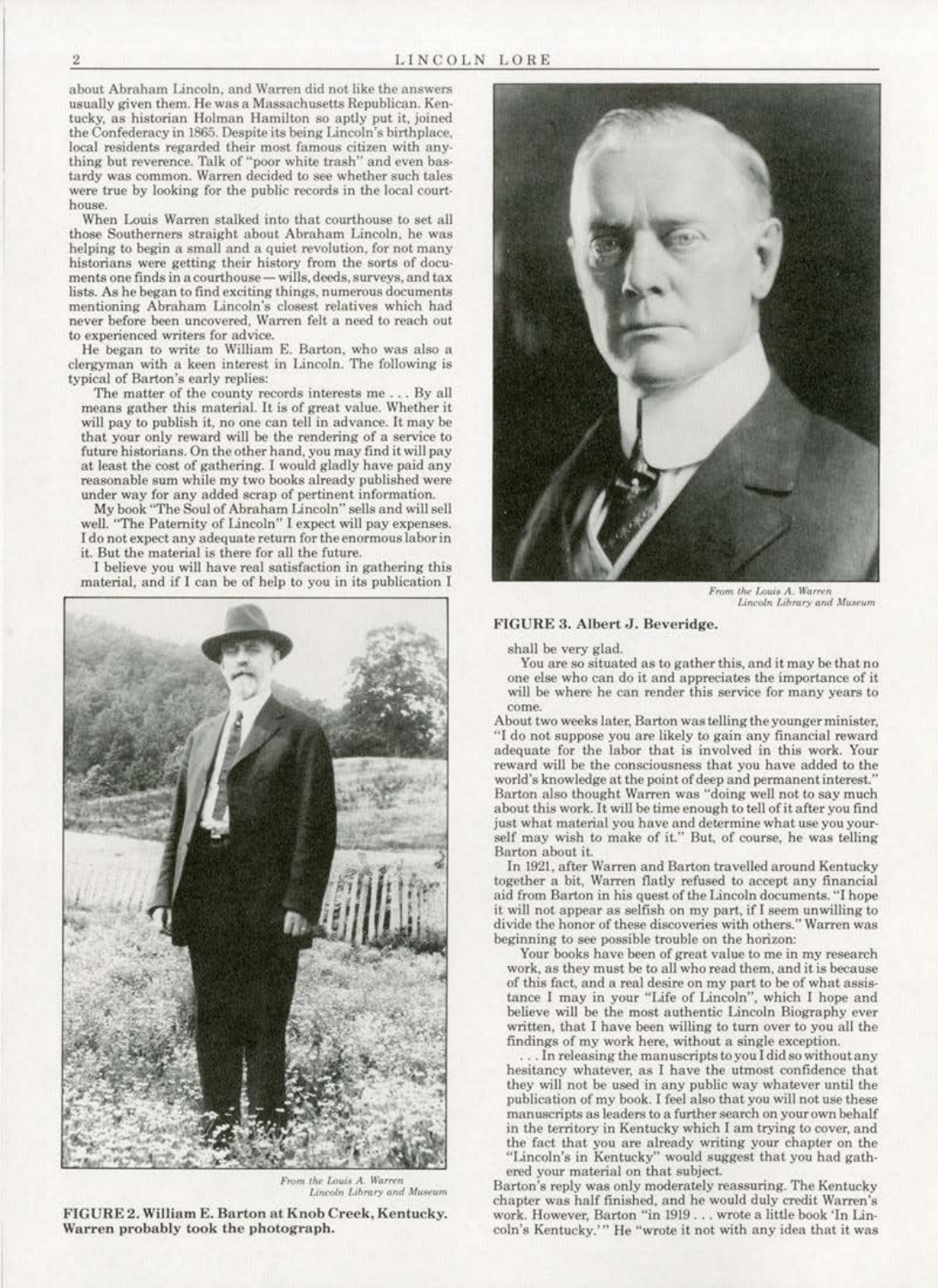

FIGURE 4. Warren (right) and three unidentified men near New Harmony, Indiana.

*From the Louis A. Warren*<br>*Lincoln Library and Museum* 

complete or with any thought of immediate publication, but only to crystalize the facts as I then had them." He might pick it up again.

Despite the inevitable awkwardness and tension between two historians interested in writing on the same aspects of the same subject, Warren continued to send Barton numerous fresh references to Kentucky courthouse documents about the Lin· coin and Hanks families. It was an arrangement fraught with potential for trouble, but Warren continued it because he felt somewhat insecure intellectually and needed Barton's assurances of the significance of his work as well as the stimulation of discussion of common historical and genealogical problems by letter and in oceasional personal visits. When Barton, on a visit to Louisville in 1922, released some information to the press about the location of the farm of Abraham Lincoln's grandfather - information which Barton confirmed in the Filson Club's collections in Louisvi11e. following a lead given him by Warren - the younger minister told "Mr. Barton" that this violated their agreement. Barton had used Warren's work "as leaders to a further research" on his "own behalf." Warren was miffed:

You will recognize Mr. Barton that if my book is to be of value it will necessarily contain new material, this may not be true of your own work. You will also recognize that you do<br>not need any further com[m]endation to the public as an authority, on Abraham Lincoln, my success as a student of Lincoln will largely depend on receiving recognition for just such data as has been released over your name.

These unhappy incidents serve well to show the considerable difficulties under which Warren labored in his earliest years as a Lincoln student. He did not have an education quite equal to the task he wanted to take on, and he therefore felt compelled to cooperate with the better established authority. Barton. He was too busy with, by 1922, a wife, two children, and a pastorate to do his research faster and write his book so that Barton could no longer threaten it. Four other researchers, like Barton himself, recognized the great value and originality of Warren's research. inspired by the simple notion to accept nothing on authority or tradition but to have always documentary evi· dence. Barton and at least one of the others offered him money for his data, but they would not (and, in all fairness. perhaps could not) offer him the wider recognition as a Uncoln authority which he craved.

Warren did have two assets, however, which were in the end to protect his work and allow him to reach the public. First, he alone was on the site. Barton was paralyzed by his residence in northern Illinois and ultimately dependent on the work of trusting correspondents like Warren. Barton could never manage more than two or three days in the courthouse. Second, Warren had energy combined with patience. He wanted to find every· thing available in the area on Lincoln's youth and ancestry, and he was not stampeded into releasing partial findings which might have spoiled the final impact of his work. He told Barton that he had "no inclination to enter into a controversy" and had to admit that part of the problem with the release of the Filson Club information in Louisville stemmed from his failure to meet Barton there as planned. Five weeks earlier Warren had sprained his knee. He sprained it again two weeks later, was on crutches for more than a week, and was still using a cane. Hence. he missed the trip to Louisville.

The fact of the matter is that Barton and Warren needed each other. Warren had the documents, but Barton had knowledge and better access to the wider world. Warren's early pastorates, it should be remembered, were in very small and very provin· cial places, and his educational background had not stressed history by any means. Remarkably, wben Warren went to Columbus, Ohio, in April of 1922 *10* attend the congress of the Columbus, Ohio, in April of 1922 to attend the congress of the<br>Disciples of Christ, he "had access to the Lyman-Lincoln collec-<br>tion. This is the first time," he told Barton, "I have ever had the privilege of reviewing any considerable number of Lincoln volumes."

Warren was thorough and dedicated. He wanted to wait to publish his book until he had scoured the courthouses of all the relevant Kentucky counties. Research often called for physical stamina. In the spring of 1922, Warren explored one of the early sites on which Thomas Lincoln lived:

I made the trip to the Mill Creek farm and the Mill Creek Cemetery last week. It was a long tiresom(e] trip as I was alone and had to walk much of the way, however it was very<br>profitable. I left here at 6 A.M. and had an auto carry me to a point 10 miles north of Elizabethtown on the Dixie Highway. From that Point I walked 3 1/2 miles to the old Mill Creek Cemetery, returned 31/2 miles to the junction of the road that led towards the Mill Creek Farm. The distance to the Mill Creek farm was 6 miles over a road, much of the distance only